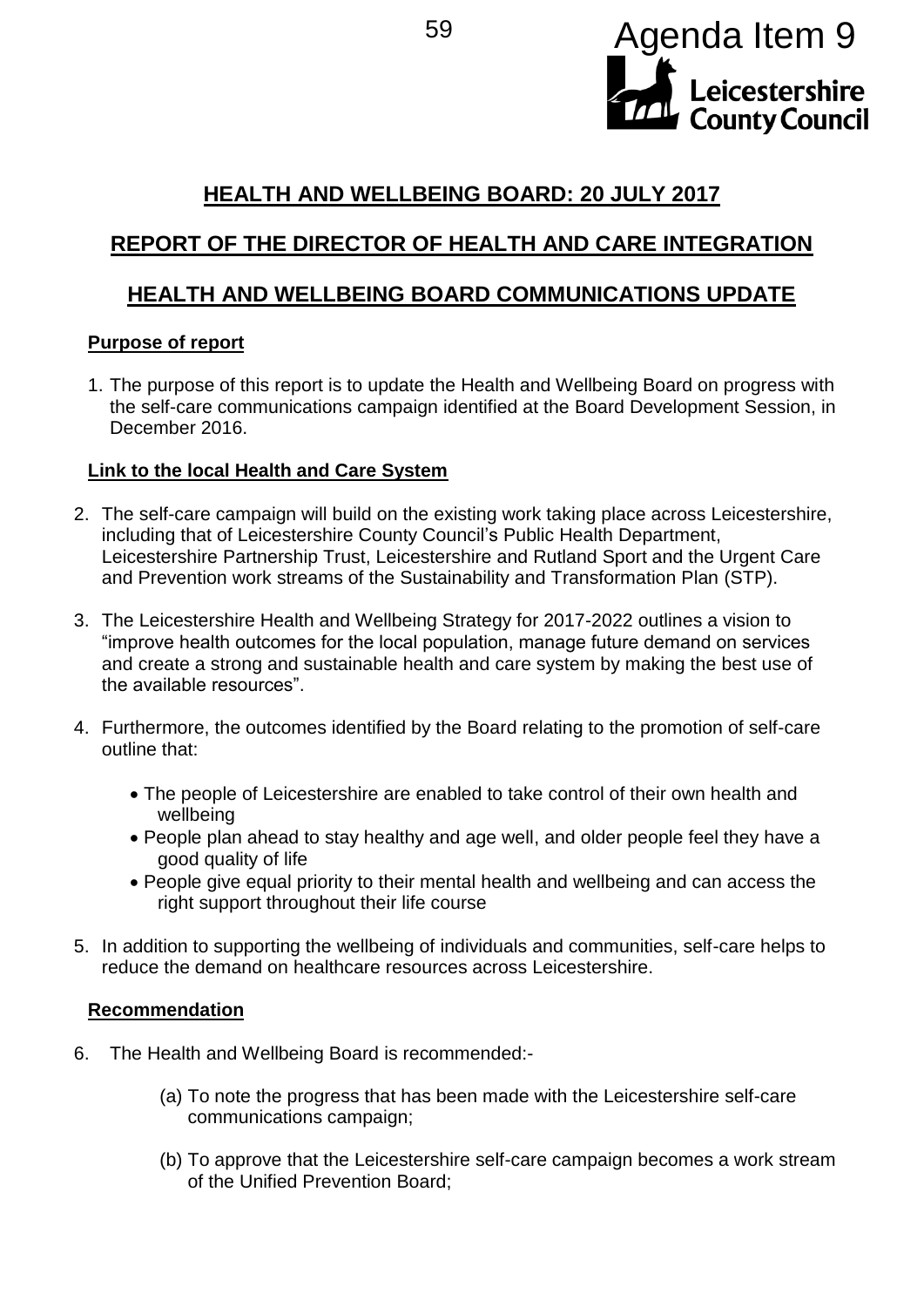(c) To approve the proposed approach and strategy of the campaign.

### **Background**

- 7. The Health and Wellbeing Board has a statutory duty to communicate and engage with the public, particularly in respect to the outcomes prioritised within the local Joint Health and Wellbeing Strategy.
- 8. In delivering the Joint Health and Wellbeing Strategy, one of the communications objectives is to inform and engage with local people about taking responsibility for their own health and wellbeing and achieve the best possible quality of life.
- 9. At the December 2016 Development Session, the Board identified the need for a more focused communications and engagement campaign relating to self-care.
- 10.Self-care covers many areas, but overall it is about an individual looking after themselves in a healthy way. It can include getting people to live healthier lives by quitting smoking, drinking sensibly or exercising more. The term is also used to cover taking medications, treating minor ailments and knowing when and how best to seek help.
- 11.Since the Board Development Session work has been completed to draft a communications campaign strategy, and identify options to build on existing areas of work.

### **Proposals/Options**

12.The proposed objectives for the Leicestershire self-care communications campaign are:

- To re-enforce national and local messages that focus on self-care themes throughout the calendar year.
- To drive support and participation in self-care and self-care promotion amongst target audiences, as well as partners and stakeholders.
- To encourage behaviour change through self-care actions, and increase awareness and understanding of healthcare navigation – reducing the impact on resources at a local and regional level.

13.The communications strategy will focus on three key areas:

- Healthy living including staying active, healthy eating, stopping smoking
- Self-care options awareness of local healthcare services pharmacy, GP, walk-in centres, NHS choices and First Contact Plus.
- Long term conditions managing health conditions such as asthma and diabetes
- 14.Communications activity will be based around seasonal themes linked to NHS messages and planned national campaigns allowing flexibility to generate bespoke, responsive activity at a local level.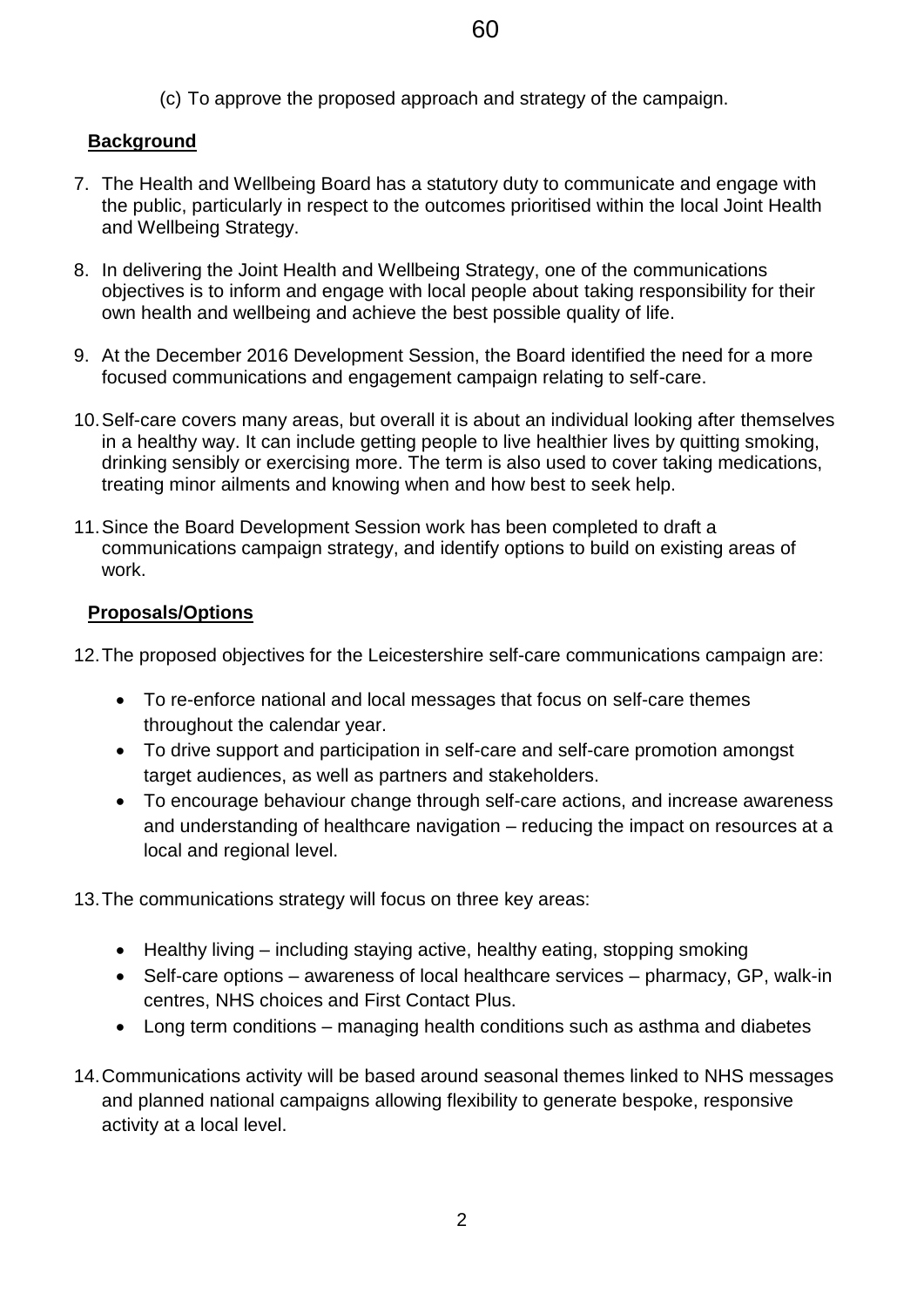| Summer 2017 July / August              | Outdoor activities - sprains, strains - treat<br>your child at home or ask your<br>pharmacist.<br>Staying active over the summer - local<br>leisure centre activities<br>Worried about child illness? Check NHS<br>Choices for instant advice.<br>Where to go if you get ill this summer<br>(pharmacy, GP, walk-in centre, NHS<br>Choices, etc.)<br>Barbecue and garden safety |
|----------------------------------------|--------------------------------------------------------------------------------------------------------------------------------------------------------------------------------------------------------------------------------------------------------------------------------------------------------------------------------------------------------------------------------|
| Autumn 2017 Sept / Oct / Nov           | Flu jab guidance<br>Avoiding slips, trips and falls<br>Reducing isolation and loneliness<br>Staying active / Autumn walks<br>Fireworks, bonfire safety<br><b>Self-Care Week</b> (13 – 19 Nov 2017)                                                                                                                                                                             |
| Winter 2017-18 Dec / Jan / Feb         | Treating coughs and colds – how your<br>pharmacist can help<br>Staying warm - Warm Homes<br>Hygiene tips - food preparation,<br>handwashing and advice on Noro Virus<br>Beating the winter blues                                                                                                                                                                               |
| <b>Spring 2018</b> March / April / May | Spring clean? Treating allergies<br>Lighter nights longer days - get active<br>Gardening hazards<br>Healthy eating                                                                                                                                                                                                                                                             |

- 15.Key spokespeople for this campaign will be Mr Ernie White, Chairman of the Health and Wellbeing Board and Dr Andy Ker, Chairman of the Integration Executive. Other 'subject matter experts' will be fielded as appropriate from the Board's membership.
- 16.A range of communications tools will be used to deliver messages in a timely way. Audiences will be reached via established networks where possible, and communications messages will be mapped and planned as much as possible to avoid duplication or inconsistency of messages with other areas.

#### **Resource Implications**

17.Staffing resource will be required to design and deliver the communications. This will be managed and delivered from existing resource through the Unified Prevention Board.

Partners also working to support and share the promotion of self-care locally include:

East Leicestershire & Rutland CCG